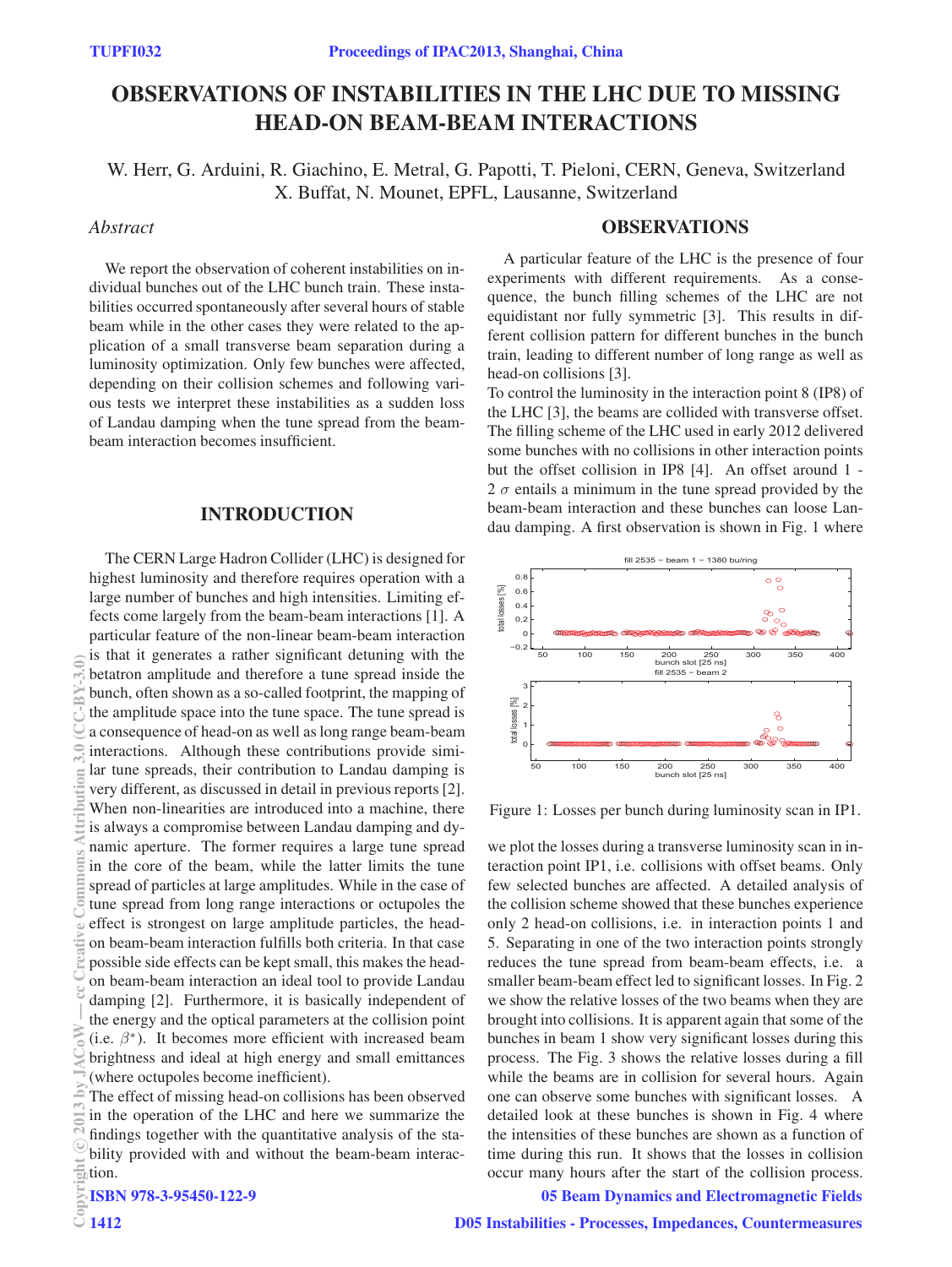

Figure 2: Relative losses bunch by bunch for beam 1 and beam 2 during adjustment.



Figure 3: Relative losses bunch by bunch for beam 1 and beam 2 in collision.

The losses are very fast and not a consequence of bad life time or reduced dynamic aperture, but rather an instability. Coherent signals can be observed in the tune spectrum during the losses. The Fig. 5 shows the number of head-



Figure 4: Time structure of relative losses bunch by bunch for beam 1 and beam 2 in collision.

on collisions for all bunches along the bunch train. Most bunches experience 3 head-on collisions, but some bunches collide only in a single interaction point. These are (48) bunches "private" to interaction point 8 where the beams collide with an offset. For these bunches the tune spread from beam-beam interactions is very small and may not be sufficient to provide Landau damping.

Our interpretation of these losses is the lack of Landau damping for these bunches. For the losses shown in Fig. 1 the tune spread was reduced by offsetting one of the two collision points, leading to a short unstable situation during the scan. Since only bunches in beam 1 were affected (See Figs. 3,4), we exclude the excitation of coherent beambeam modes. As a first measure and to test this hypothesis,



Figure 5: Number of head-on collisions for all bunches along the bunch train. Original filling scheme.

a new filling scheme was provided where only 3 bunches are private [4]. In the following only the remaining 3 private bunches suffered from the losses, supporting the assumption.

# ANALYSIS

To evaluate this configuration quantitatively, one can compute the tune spread as a function of the amplitude. We show the so-called "footprints" from beam-beam interactions with full head-on collision and different offsets. It



Figure 6: Tune footprints from beam-beam interaction with different offsets.

becomes a minimum in the plane with the offset at a separation around 1.5  $\sigma$  of the beam size. This is shown in Fig. 6 where we show the tune footprints for different offsets in unit of the beam size. At slightly larger separation the tune spread increases due to the increasing contribution of long range interactions and goes to zero when the separation is very large. How this affects the damping of coherent instabilities has to be shown by computing the corresponding stability diagrams in the complex tune plane [5]. In Fig. 7



Figure 7: Separation of bunches in IP8 during levelling.

# 05 Beam Dynamics and Electromagnetic Fields

ISBN 978-3-95450-122-9